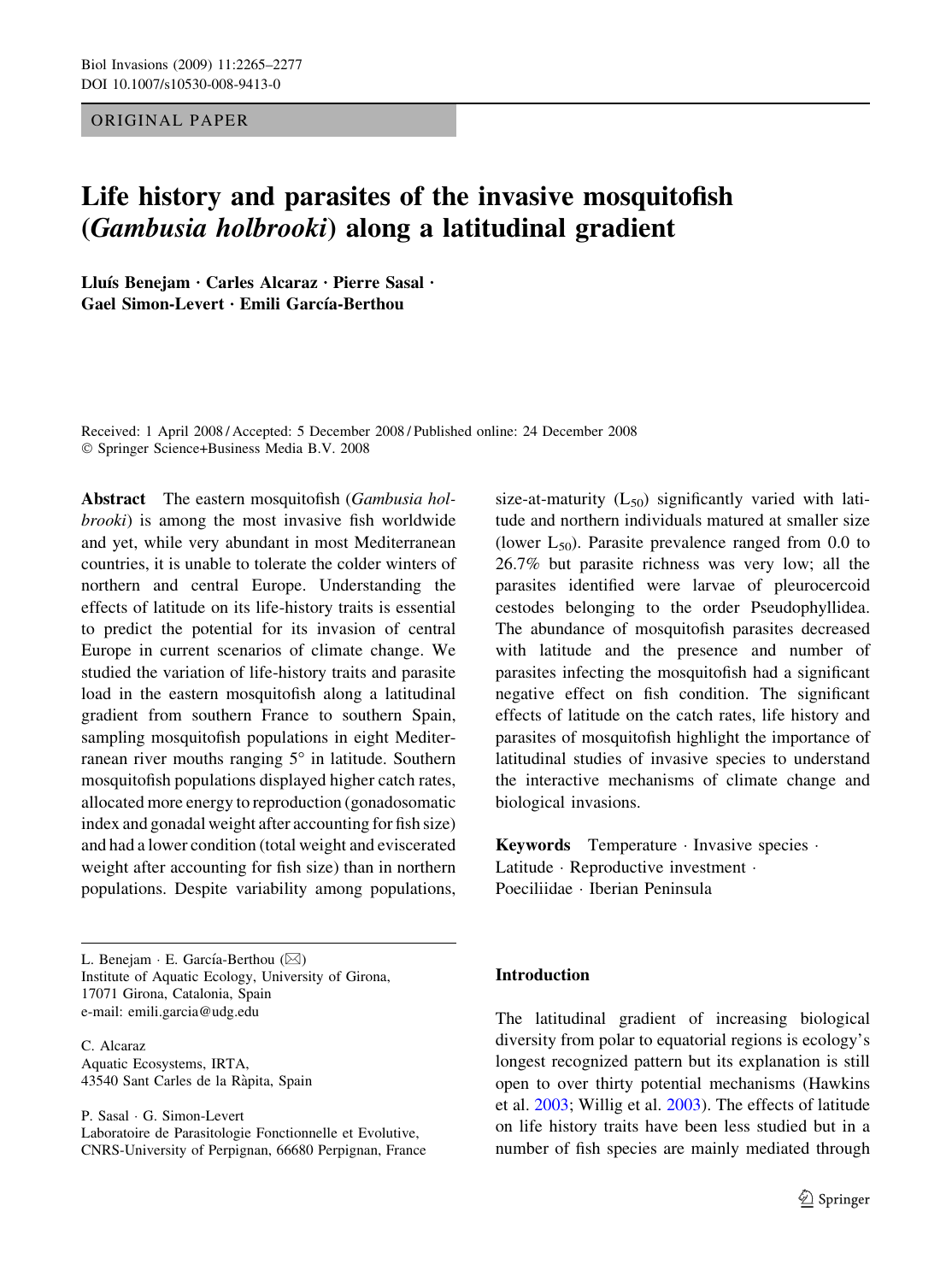<span id="page-1-0"></span>temperature and photoperiod (Garvey and Marschall [2003;](#page-10-0) Heibo et al. [2005\)](#page-11-0). In the best studied case of several salmonids, temperature has also been shown to influence migration timing, smolting, growth rate, age-at-maturity, and fecundity (Power et al. [2005](#page-11-0)). For instance, the growth rate of brown trout (Salmo trutta) decreases and age-at-maturity increases with latitude but there is no overall effect on adult size  $(L'Abee-Lund et al. 1989)$  $(L'Abee-Lund et al. 1989)$ . Latitudinal clines in egg number and size have also been widely reported in many animal species but those differences are even more enigmatic (Fleming and Gross [1990\)](#page-10-0) since the relationship between egg number and size varies from positive to negative and is strongly dependent on multiple environmental factors and complex tradeoffs (Johnston and Leggett [2002;](#page-11-0) Power et al. [2005](#page-11-0)).

Latitudinal studies are important for understanding the potential effects of climate change at several levels of ecosystem structure because latitudinal variation in key environmental parameters (e.g. temperature) may mimic predicted climate-driven shifts in biological characteristics over time (Power et al. [2005](#page-11-0)). Mosquitofish (in fact two close species, G. holbrooki and Gambusia affinis, that intergrade but since Wooten et al. ([1988\)](#page-12-0) are generally considered to have specific status) are live-bearing members of the family Poeciliidae that have been introduced worldwide since the 1920s in order to control mosquitoes as vectors of malaria. Although only native to the United States and Mexico, mosquitofish have been introduced to more than 50 countries (García-Berthou et al. [2005\)](#page-10-0). Most introductions outside North America have been of eastern mosquitofish (G. holbrooki), which has been less studied than western mosquitofish (G. affinis) and exhibits different lifehistory patterns (Haynes and Cashner [1995](#page-11-0)). G. holbrooki was first introduced to Europe in 1921 through southwestern Spain, then transferred to other parts of the Iberian Peninsula, and nowadays is very abundant in most Mediterranean countries but is not able to tolerate the colder winters of northern and central Europe (Krumholz [1948,](#page-11-0) see also Fig. 1). The strong ecological impacts of invasive mosquitofish are well known and include changes in ecosystem



Fig. 1 Study area with the eight Mediterranean river mouths sampled. The top left map shows the current distribution of mosquitofish introduced to Europe and the Mediterranean region (in grey according to Krumholz [1948;](#page-11-0) in black a few areas that have been colonized thereafter). See Table [1](#page-3-0) for precise location of the sampling sites (major cities are also shown with black circles)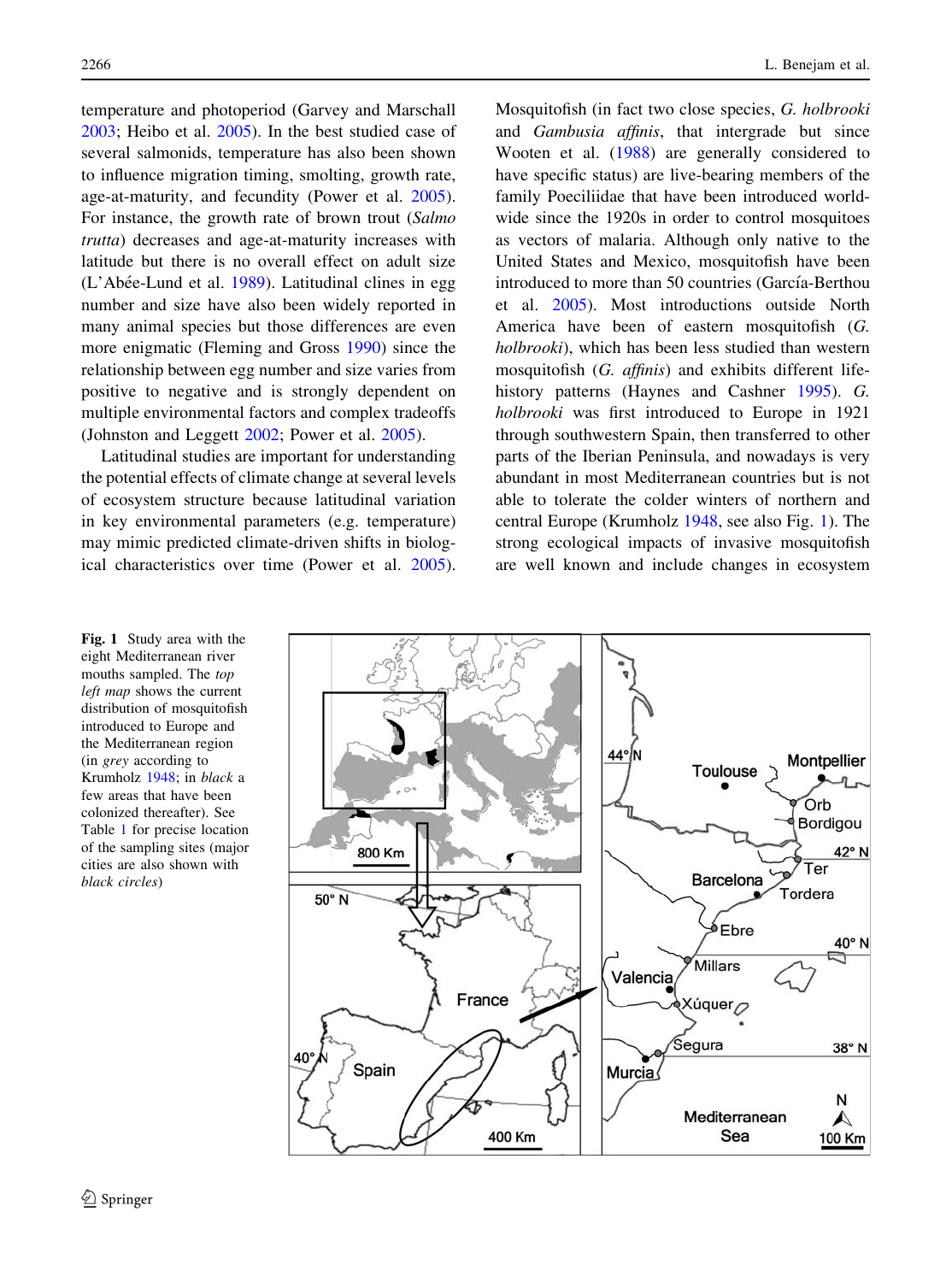functioning through trophic cascades (Hurlbert et al. [1972\)](#page-11-0) and the decline and local extinction of a variety of native amphibians (Hamer et al. [2002](#page-11-0); Kats and Ferrer [2003\)](#page-11-0) and small fishes (Courtenay and Meffe [1989;](#page-10-0) Mills et al. [2004;](#page-11-0) Alcaraz et al. [2008](#page-10-0)). Although the life history of mosquitofish has been well studied both in native (Brown-Peterson and Peterson [1990](#page-10-0); Haynes and Cashner [1995](#page-11-0)) and introduced populations (Vargas and Sostoa [1996](#page-12-0); Fernández-Delgado and Rossomanno [1997](#page-10-0)), there are no specific studies on the effects of latitude beyond some brief data in a general review of Bergman's rule (Belk and Houston [2002\)](#page-10-0). However, the direct effect of temperature on metabolism, feeding rates, and life history of G. affinis (Vondracek et al. [1988](#page-12-0); Chipps and Wahl [2004\)](#page-10-0) and on the reproductive and feeding behaviour of G. holbrooki (Rincón et al. [2002](#page-11-0); Wilson [2005\)](#page-12-0) have been experimentally demonstrated. Mosquitofish have several reproductive features that give them an enormous capacity to increase in population size and thus an exceptional invasive potential among fish: they produce litters of live born young approximately every 3 weeks, during a breeding season that ranges from 3 to 7 months depending on latitude, and the young can mature and reproduce just a few weeks after birth (Reznick et al. [2006\)](#page-11-0).

The success of invasive species is often related to either the introduction of new pathogens or parasites into new areas and native species or by benefiting from enemy release in the introduced area (Prenter et al. [2004;](#page-11-0) Roessig et al. [2004](#page-11-0)). Although many introductions and translocations of pathogens in inland European aquatic ecosystems have been reported (Blanc [1997\)](#page-10-0), there are no studies of pathogens of mosquitofish in Europe. The effects of latitude on mosquitofish parasite load have not been investigated in the native nor in other introduced ranges.

The objectives of this study are: (1) to evaluate the effects of latitude on the life-history traits and parasite load of G. holbrooki introduced in the Mediterranean region; and (2) to examine the parasite community of the mosquitofish introduced to Europe. Since mosquitofish invasive success seems clearly limited by temperature, the understanding of latitudinal variation is essential to predict its invasiveness and impact at different latitudes and the potential for its invasion of central Europe in current scenarios of climate change.

## Materials and methods

#### Study area

A total of 929 G. holbrooki individuals were sampled in eight Mediterranean river mouths, including most of the largest rivers in eastern Spain (Fig. [1](#page-1-0)). The river mouths were situated in a latitudinal gradient ranging more than  $5^\circ$  from southern France to southern Spain (Table [1](#page-3-0)). Sampling sites were always situated in the last 1,500 m of river mouths, to control for the effect of river zonation, and consisted of reed (Phragmites australis) beds on the shore (where mosquitofish is generally found). Sites were sampled in early summer (July 2004); two sites were also sampled in spring and autumn (Table [1](#page-3-0)). July is the month with maximum fecundity for several Iberian populations of mosquitofish (Pérez-Bote and López [2005\)](#page-11-0). Meteorological data from the closest stations to the sampling sites (generally  $\langle 10 \text{ km} \text{ apart} \rangle$ ) were provided by Météo France and the Instituto Nacional de Meteorología. As an estimate of the environmental temperature of the mosquitofish population, we used the mean from July 2003 to June 2004 because it presumably corresponds to the lifespan of most of the studied mosquitofish, which in Spain usually live less than 12 months and reproduce from mid-May to mid-September (Fernández-Delgado and Rossomanno [1997\)](#page-10-0). The mean, minimum, maximum and range of air temperatures in this period (July 2003 to June 2004) were all highly correlated  $(r > 0.96, n = 8,$  $P < 0.0005$ ) with those of the ten previous years (1994–2003). We used air temperatures as a proxy to water temperatures because the latter were not available. As expected, the latitudinal gradient corresponded to a temperature gradient and latitude was highly correlated to mean temperature ( $r = -0.936$ ,  $n = 8$ ,  $P = 0.001$ ) and minimum mean temperature  $(r = -0.905, n = 8, P = 0.002)$ , and less so to maximum mean temperature  $(r = -0.765, n = 8,$  $P = 0.027$ ). However, there were some site-specific temperature anomalies (e.g. high temperatures in the Ebro River valley), which have been shown elsewhere (e.g. Font [1983\)](#page-10-0) and allowed to assess the latitude-independent effects of temperature. Contrastingly, conductivity, which ranged in summer from 2.4 to 13.6 mS  $cm^{-1}$  (ca. 1–9‰ of salinity), was not significantly related to the latitudinal gradient  $(r = 0.37, n = 8, P = 0.36)$  and was not considered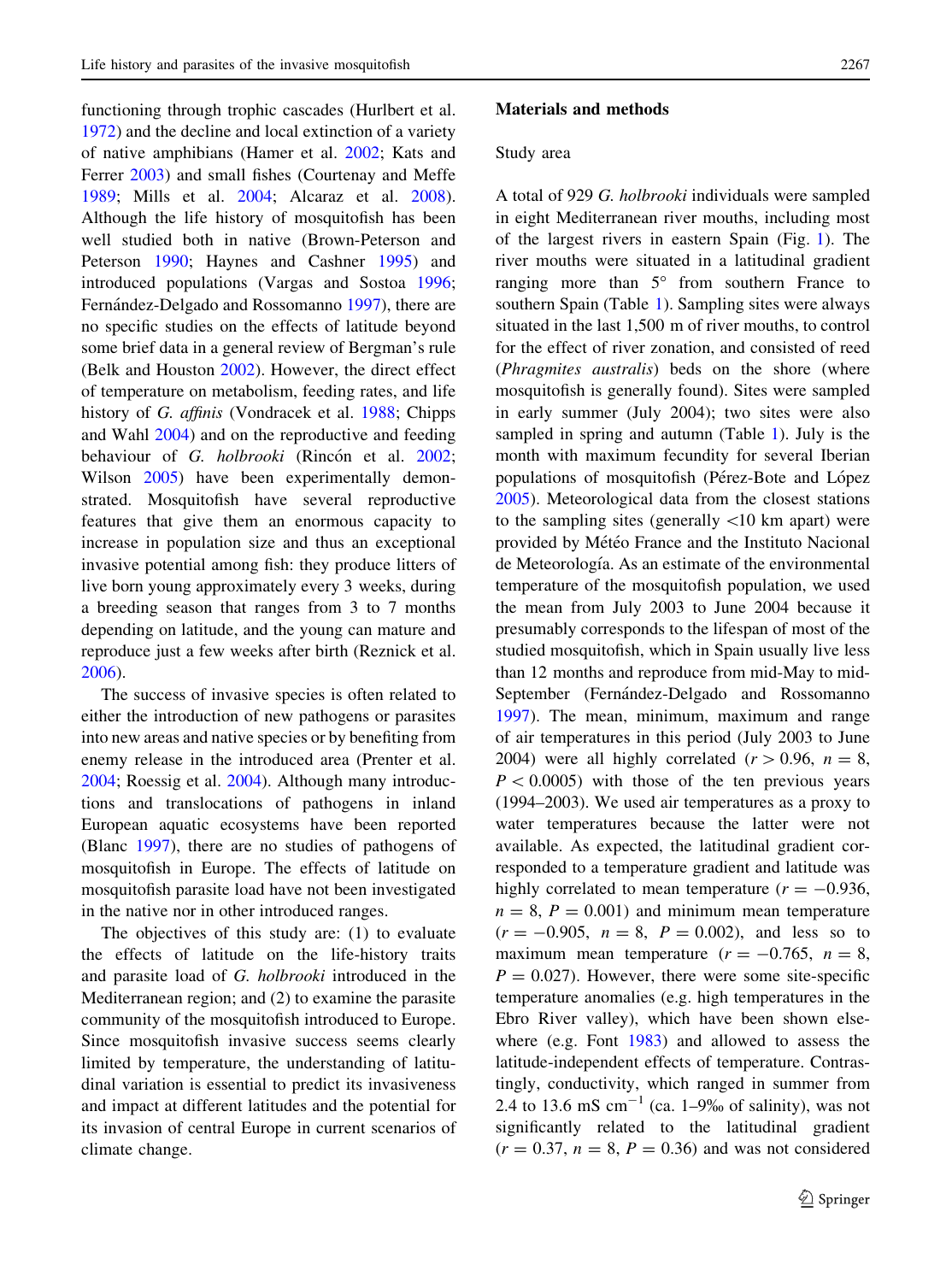<span id="page-3-0"></span>

| $42^{\circ}45'12'$<br>41°39'30'<br>$43^{\circ}16'56'$<br>$42^{\circ}45'12'$<br>$42^{\circ}1'35''$<br>41°39'30'<br>$40^{\circ}41'11'$<br>$39^{\circ}54'58'$<br>$39^{\circ}10'31'$<br>$38^{\circ}5'26''$<br>$42^{\circ}45'12''$<br>5 October 2004<br>13 April 2004<br>20 July 2004<br>20 July 2004<br>7 April 2004<br>28 July 2004<br>20 July 2004<br>15 July 2004<br>8 July 2004<br>6 July 2004<br>8 July 2004<br>Bordigou France<br>France<br>France<br>France<br>Spain<br>Spain<br>Spain<br>Spain<br>Spain<br>Spain<br>Spain<br>Bordigou<br>Bordigou<br>Tordera<br>Tordera<br>Xúquer<br>Millars<br>Segura<br>basin<br>Ebro<br><b>S</b><br>Тer | E<br>Latitude<br>Date | Mean air                              | CPUE                               | Prevalence |       | Mean total length (mm) | Total length | Total         |
|------------------------------------------------------------------------------------------------------------------------------------------------------------------------------------------------------------------------------------------------------------------------------------------------------------------------------------------------------------------------------------------------------------------------------------------------------------------------------------------------------------------------------------------------------------------------------------------------------------------------------------------------|-----------------------|---------------------------------------|------------------------------------|------------|-------|------------------------|--------------|---------------|
|                                                                                                                                                                                                                                                                                                                                                                                                                                                                                                                                                                                                                                                |                       |                                       | temperature (°C) (no. fish/minute) | $(\%)$     | Males | Females                | range        | catch         |
|                                                                                                                                                                                                                                                                                                                                                                                                                                                                                                                                                                                                                                                | 31T0502603/4733523    | Т                                     | is.                                | $_{0.0}$   | 26.6  | 31.8                   | $22 - 39$    | 38            |
|                                                                                                                                                                                                                                                                                                                                                                                                                                                                                                                                                                                                                                                | 31T0481284/4611946    | $\begin{array}{c} \hline \end{array}$ | 0.17                               | $_{0.0}$   | 18.0  | 27.0                   | $18 - 31$    | $\circ$       |
|                                                                                                                                                                                                                                                                                                                                                                                                                                                                                                                                                                                                                                                | 31T052362/4792277     | 15.6                                  | 0.60                               | 0.0        | 20.1  | 19.7                   | $14 - 45$    | 27            |
|                                                                                                                                                                                                                                                                                                                                                                                                                                                                                                                                                                                                                                                | 31T0502603/4733523    | 15.6                                  | 4.15                               | 3.2        | 22.4  | 36.1                   | $14 - 55$    | 108           |
|                                                                                                                                                                                                                                                                                                                                                                                                                                                                                                                                                                                                                                                | 31T0512712/4652805    | 16.2                                  | 3.69                               | 6.7        | 23.1  | 25.9                   | $15 - 46$    | 129           |
|                                                                                                                                                                                                                                                                                                                                                                                                                                                                                                                                                                                                                                                | 31T0481284/4611946    | $\overline{5}$                        | 3.04                               | 10.0       | 23.2  | 27.5                   | $19 - 59$    | 76            |
|                                                                                                                                                                                                                                                                                                                                                                                                                                                                                                                                                                                                                                                | 31T0318654/4506226    | 17.9                                  | 20.25                              | 6.7        | 22.6  | 28.0                   | $14 - 46$    | 162           |
|                                                                                                                                                                                                                                                                                                                                                                                                                                                                                                                                                                                                                                                | 30S0755877/442280     | 18.2                                  | 10.87                              | 6.7        | 18.3  | 19.3                   | $16 - 24$    | 87            |
|                                                                                                                                                                                                                                                                                                                                                                                                                                                                                                                                                                                                                                                | 30S0736288/4339877    | 17.8                                  | 9.80                               | 10.0       | 23.7  | 26.2                   | $13 - 40$    | $^{98}$       |
|                                                                                                                                                                                                                                                                                                                                                                                                                                                                                                                                                                                                                                                | 30S0700096/4218388    | 18.4                                  | 0.50                               | 26.7       | 21.9  | 28.6                   | $15 - 59$    | 105           |
|                                                                                                                                                                                                                                                                                                                                                                                                                                                                                                                                                                                                                                                | 31T0502603/4733523    | I                                     | 4.90                               | 0.0        | 22.8  | 20.8                   | $17 - 28$    | $\frac{9}{4}$ |
| 41°39'30'<br>5 October 2004<br>Spain<br>Tordera                                                                                                                                                                                                                                                                                                                                                                                                                                                                                                                                                                                                | 31T0481284/4611946    | J                                     | 2.93                               | 6.7        | 22.4  | 22.8                   | $15 - 35$    | 4             |

in the analyses (but see Alcaraz and García-Berthou

[2007](#page-10-0) for effects over long longitudinal gradients).

#### Field and laboratory methods

Mosquitofish were collected by two people during daylight hours with dip nets of 1 mm stretched mesh size, measuring the time used for sampling to estimate fish abundance (catch per unit effort, CPUE). Live specimens were transported to the laboratory for parasite examination and processing. All 929 caught mosquitofish were sexed and their total length and total weight were measured to the nearest millimetre and 0.1 mg, respectively. Sex was determined from the morphology of the anal fin (Turner [1941\)](#page-12-0) and, when necessary (usually in individuals \15 mm), by dissection and examination of the gonads. Thirty specimens (if available) of each sampling site were dissected for parasite examination and measurement of eviscerated weight, gonadal weight, and (for females) ova number, embryo number and total weight of embryos. The ova corresponded to developmental stages I–III and the embryos to stages IV–XI of Haynes ([1995\)](#page-11-0), or to stages I and II–VI, respectively, of Reznick ([1981](#page-11-0)). As in previous studies (Haynes [1995](#page-11-0); Specziár [2004](#page-12-0)), only embryos were considered to be a measure of fecundity because in the ova development is not readily discernible with a dissecting microscope and it is not known whether they have been fertilized (Haynes [1995;](#page-11-0) Reznick [1981](#page-11-0)). As a descriptive alternative to the ANCOVA of gonadal weight (see García-Berthou and Moreno-Amich [1993\)](#page-10-0), the gonadosomatic index  $(GSI = 100 \times \text{gonadal weight}/\text{C}$ total weight) of the fish was also calculated. The mean embryo weight per female was calculated as the total weight of embryos divided by the number of embryos. Size-at-maturity  $(L_{50})$  of a population is the length at which 50% of the individuals are mature and was estimated from the fit of logistic regressions (see below).

Parasite examination of dissected specimens included examination under a dissecting microscope of fins, tail, skin, eyes, gills, body cavity and major organs. The gastrointestinal tract was removed, split from mouth to rectum and examined for parasites in the lumen and attached to the walls. All parasites found were identified under a compound microscope, counted, and fixed in 70% ethanol.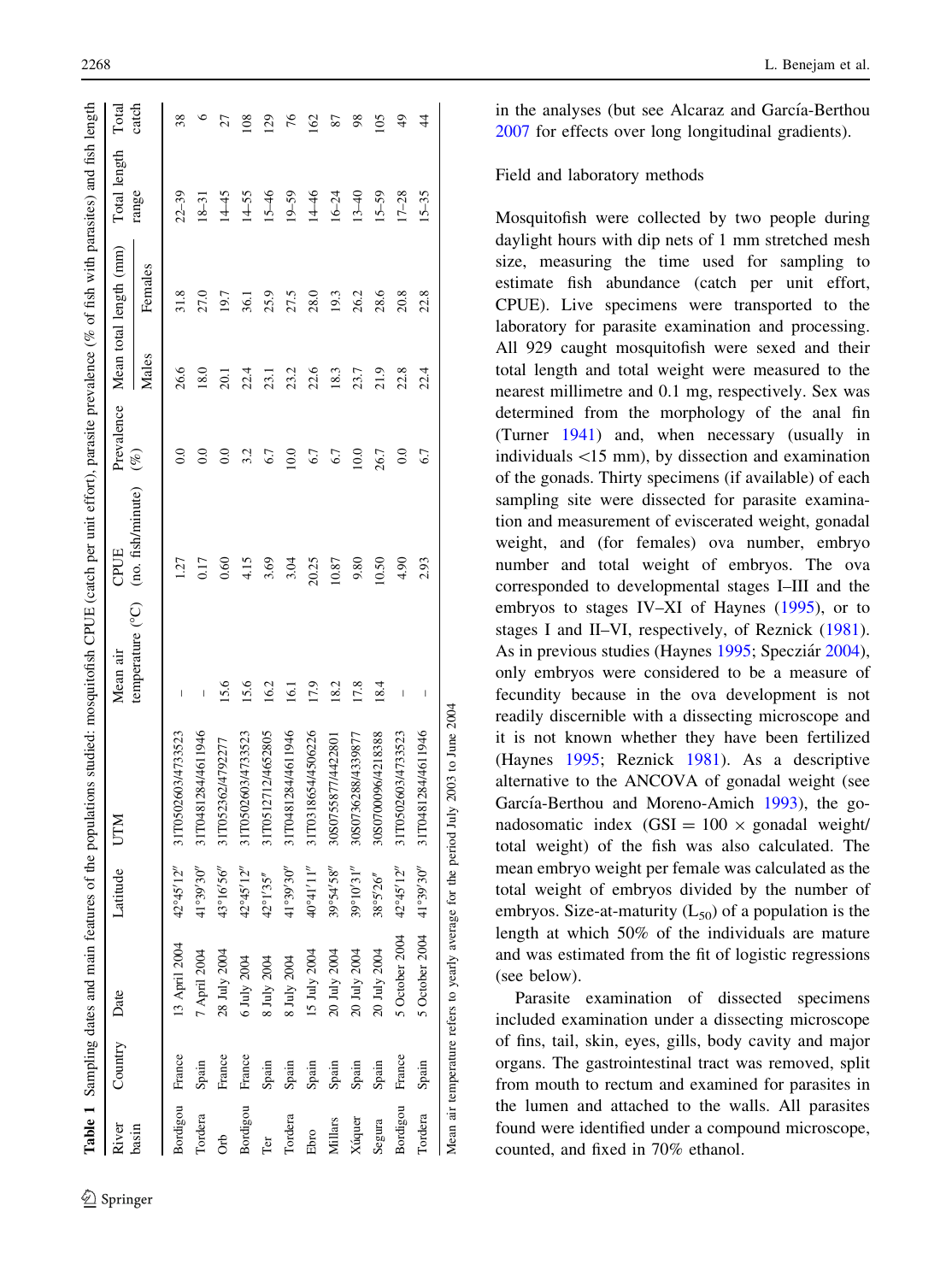#### <span id="page-4-0"></span>Statistical analyses

The sex-ratio and percentage of mature individuals were first compared among populations with a G-test of independence (Sokal and Rohlf [1995\)](#page-12-0). The association of these variables with latitude and temperature (controlling for total length for the sizeat-maturity relationship) was then analyzed with generalized estimating equations (GEEs), with binomial errors and the logit link function. GEEs extend generalized linear models to correlated or clustered observations (such as individuals within populations) (Agresti [2002\)](#page-10-0). The association of mosquitofish CPUE and parasite prevalence with latitude and temperature was analyzed with Spearman's correlation coefficient  $(r<sub>S</sub>)$ . Analysis of covariance (ANCOVA) was used to compare the condition (weight–length relationship) in the presence and absence of parasites and to compare reproductive variables among mosquitofish populations taking into account fish size (covariate). ANCOVA has several advantages over condition factors and similar indices (García-Berthou and Moreno-Amich [1993](#page-10-0); García-Berthou [2001\)](#page-10-0). The ANCOVA-adjusted population means were related to latitude with Pearson's correlation coefficients  $(r)$ . The relationship of the lifehistory variables with total length and latitude was further analyzed with multiple linear regression analysis. Most of the quantitative variables (except embryo weight and latitude) were log-transformed for linear models, because homoscedasticity and linearity were clearly improved. All data analyses were performed with SPSS 15.

## Results

#### Mosquitofish population structure

The overall percentage of mature individuals was significantly different among the eight populations  $(G<sup>2</sup> = 182, df = 7, P < 0.0005)$  but was not significantly related to latitude (GEE, Wald test,  $\chi^2 = 0.34$ ,  $df = 1, P = 0.56$  or temperature (GEE,  $\chi^2 = 0.65$ ,  $df = 1$ ,  $P = 0.42$ ). The sex-ratio also varied among populations ( $G^2 = 25.6$ ,  $df = 7$ ,  $P = 0.001$ ) but was not associated to latitude (GEE, Wald test,  $\chi^2 = 0.10$ ,  $df = 1$ ,  $P = 0.75$ ) or temperature (GEE, Wald test,  $\gamma^2 = 0.34$ ,  $df = 1$ ,  $P = 0.56$ ) either.

Mosquitofish CPUE in summer depended on mean temperature  $(r<sub>S</sub> = 0.833, P = 0.010)$  rather than on latitude  $(r<sub>S</sub> = -0.690, n = 8, P = 0.058)$  and increased in warmer sites (Fig. 2). There was no significant variation of mosquitofish CPUE among sampling dates (ANOVA:  $F_{2,8} = 0.61, P = 0.57$ ). The mean total length of males or females in summer (Table [1](#page-3-0)) did not vary with temperature or latitude (all  $r_S < 0.49$ ,  $n = 8$ , all  $P > 0.26$ ).



Fig. 2 Top Relationship of summer CPUE (catch per unit effort) of mosquitofish with annual mean air temperature. Bottom Relationship of parasite prevalence (% of infected fish) with latitude. Data for the two populations also sampled in spring and autumn are also given; the linear regression function corresponds to summer data only (see further statistics in the text)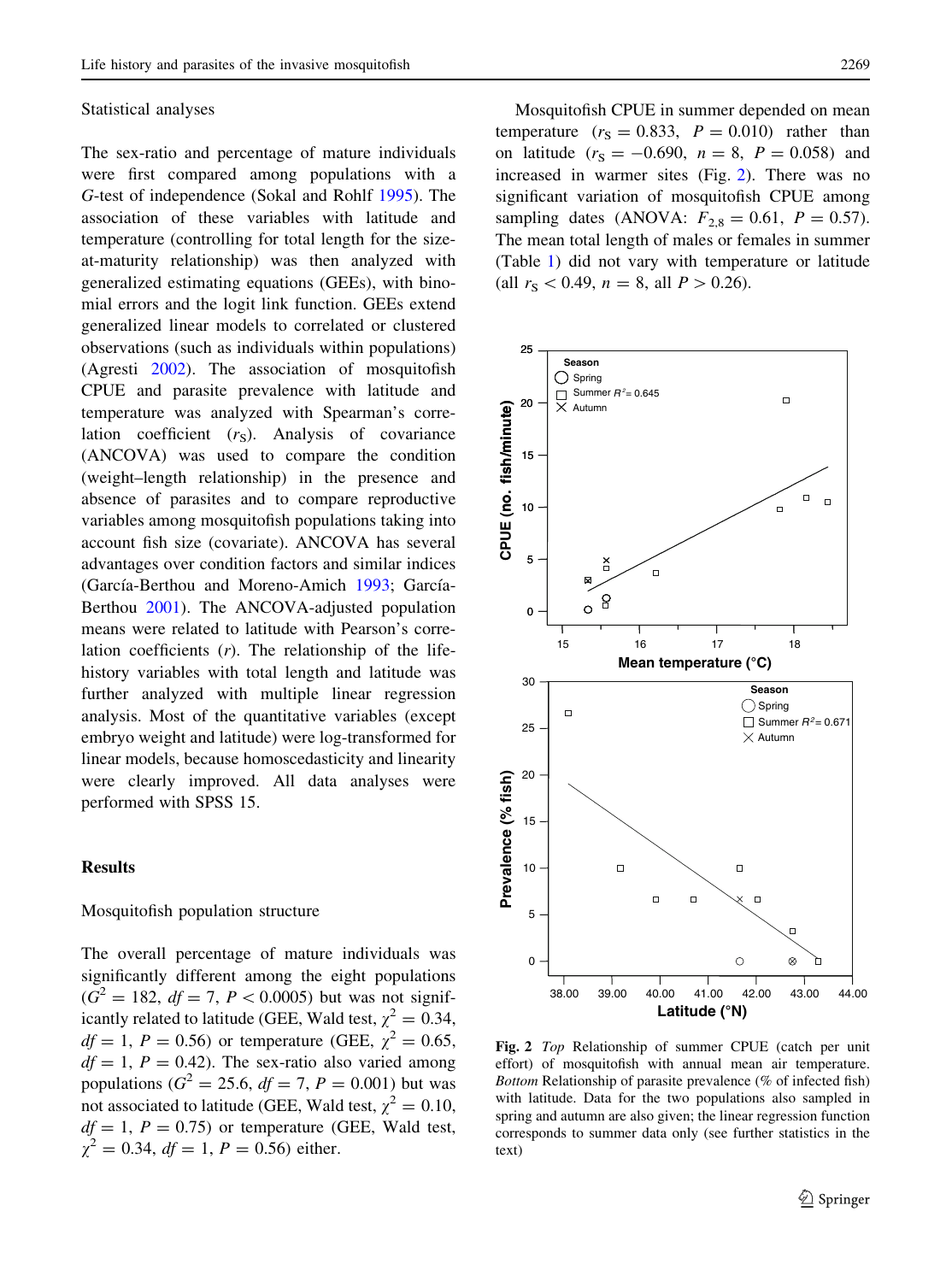**sl audi vi dni %**

80% 40% 0%

80% 40% 0%

80% 40% 0%

80% 40% 0%

80% 40% 0%

80% 40% 0%

80% 40% 0%

80% 40% 0%

#### Reproductive variables

Size-at-maturity significantly varied latitude in both males (GEE, Wald  $\chi^2$ : latitude,  $P = 0.037$ ; total length,  $P = 0.026$ ; latitude  $\times$  length,  $P = 0.039$ ) and females (GEE: latitude,  $P < 0.0005$ ; latitude  $\times$ length,  $P < 0.0005$ ). Although some populations (namely no. 3 and 7) deviated from the general pattern, northern individuals matured at smaller size on average (lower  $L_{50}$ ) (Figs. 3, 4). For instance, at a size of 20 mm TL, males and females of the two northernmost populations were all mature, whereas almost none was in the southernmost population (Figs.  $3, 4$ ). The  $L_{50}$  of both sexes (estimated from the



**Total length(mm)**

14 18 22 26 30

14.0 16.0 18.0 20.0 22.0 24.0 26.0 28.0 30.0 32.0

**7 5**

**2 1**

**4 8 6**

**3**

**Population** 1 Orb 2 Bourdigou 3 Ter 4 Tordera 5 Ebro 6 Millars 7 Xuquer 8 Segura

**MALES**<br> **Drawn Browned Browned Browned Browned Browned Browned Browned Browned Browned Browned Browned Browned Browned Browned Browned Browned Browned Browned Browned Browned Browned Browned Browned Browned Browned Browne** 

**MALES**

**Population** 

Tordera

ă

å

0.0

0.2

0.4

0.6

**Bredicted proportion of mature individuals**<br>**a c**<br>**d c**<br>**d c** 

0.8

logistic models) were highly correlated among populations ( $r_s = 0.881$ ,  $n = 8$ ,  $P = 0.004$ ) suggesting that the effect of latitude was similar on males and females.

After accounting for fish size (covariate in ANCOVA), we found significant differences among populations in all reproductive variables. In males, total weight (ANCOVA:  $F_{7,281} = 3.28; P < 0.0005$ ), eviscerated weight  $(F_{7,118} = 7.93; P < 0.0005)$  and gonadal weight  $(F_{7,109} = 3.44, P = 0.002)$  significantly varied among populations (Fig. [5\)](#page-6-0). Similarly, for females, total weight (ANCOVA:  $F_{7,287} =$ 20.91,  $P < 0.0005$ ), eviscerated weight ( $F_{7,101} =$ 7.55,  $P < 0.0005$ ), gonadal weight ( $F_{7,102} = 3.705$ ,



Fig. 4 Proportion of mature females observed (top; populations from north to south downwards) and predicted (by logistic regression; graph on bottom) by total length in the eight populations studied ( $\Box$  immature,  $\blacksquare$  mature)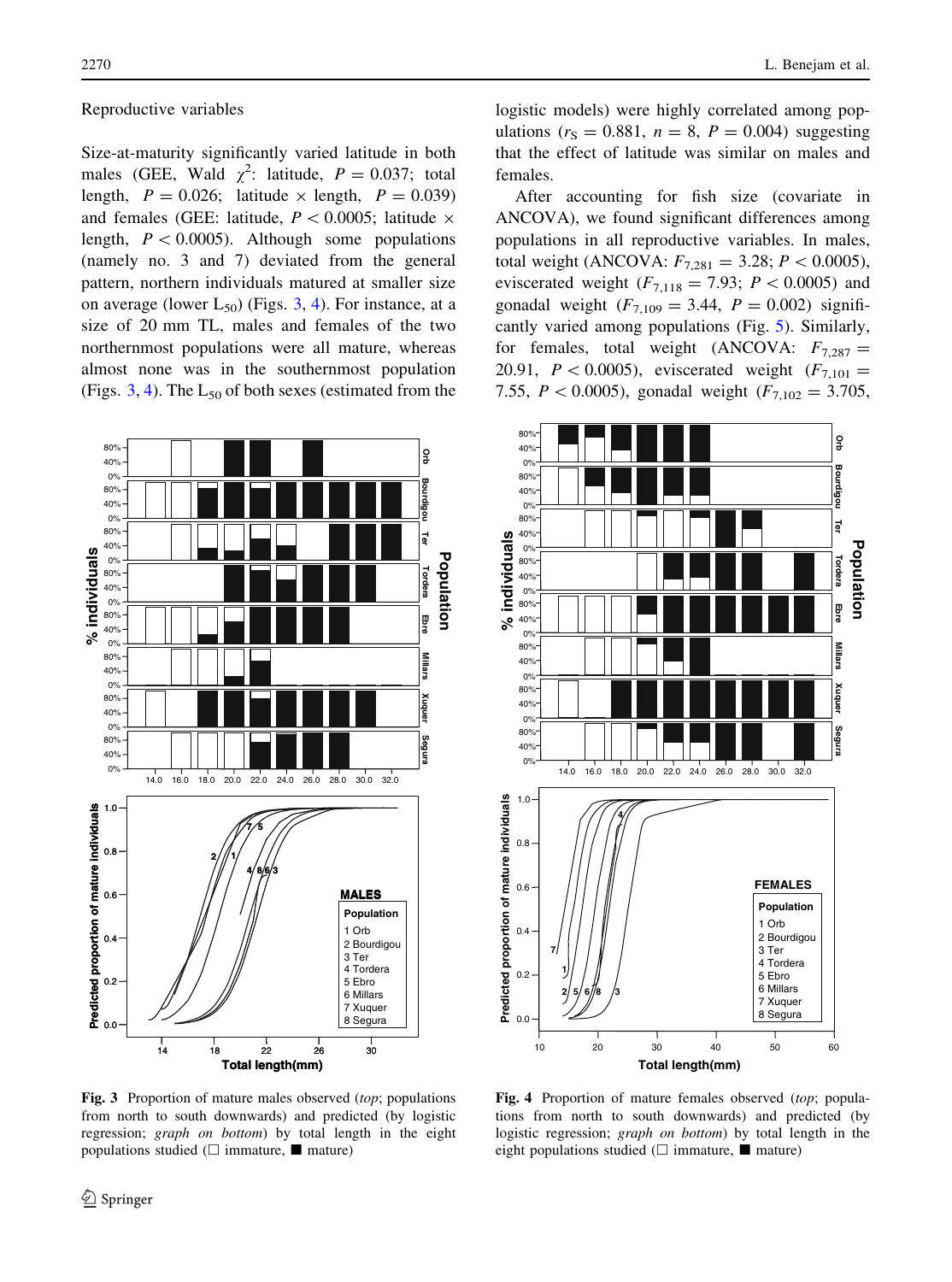<span id="page-6-0"></span>



 $P = 0.001$ ), number of embryos ( $F_{7,86} = 3.28$ ,  $P = 0.004$ ) and mean embryo weight  $(F<sub>6,44</sub> =$ 12.66,  $P < 0.0005$ ) were also significantly different among populations (Fig. [6](#page-7-0)). Multiple linear regressions provided predictive models of the latitudinal effects and showed that after accounting for total length, which as expected had a positive influence on all reproductive variables, latitude had highly significant effects on 6 out of 8 variables (Table [2\)](#page-7-0). After accounting for fish size, total weight and eviscerated weight (i.e. somatic condition) significantly increased with latitude in both males and females (Figs. 5, [6](#page-7-0)). Latitude had a negative effect on size-adjusted gonadal weight in females and a marginally negative one ( $P = 0.069$ ) in males (Table [2](#page-7-0); Figs. 5, [6\)](#page-7-0); the results for males were highly significant ( $P = 0.002$ ) when removing an anomalous population (Millars, around  $40^{\circ}$  in Fig. 5). In contrast, the gonadosomatic index (GSI) was less related to latitude in females than in males, being more related in the latter to latitude  $(r = -0.45)$  than to temperature  $(r = 0.24)$ , and increasing in southern populations (Figs. 5, [6\)](#page-7-0). The GSI and the gonadal weight (ANCOVA-adjusted) provided different information because the former refers to total weight (and is not independent of fish size) whereas the latter adjusts for length (and removes allometric effects). Mean embryo weight

and embryo number varied significantly with female length but not with latitude (Table [2](#page-7-0)). A model of embryo weight controlling for embryo number and female size was marginally significant for latitude  $(P = 0.097)$ , suggesting a possible trade-off between egg size and number. The percentage of variation explained by latitude (Figs. 5, [6\)](#page-7-0) was higher for eviscerated and total weight (21–45%) and lower for gonadal variables and males in general. In summary, mosquitofish inhabiting northern latitudes matured at a smaller size, had less gonadal weight but better condition (total weight and eviscerated weight after accounting for fish size) than southern populations (Figs. 5, [6\)](#page-7-0).

Preliminary data for the same eight populations also sampled in July 2005 also show that the adjusted means of gonadal weight decreased with latitude for females ( $r = -0.66$ ,  $n = 8$ ,  $P = 0.074$ ) and less for males  $(r = -0.39)$  and that the variation among populations was considerably correlated both for males  $(r = 0.69, n = 8, P = 0.058)$  and females  $(r = 0.36)$ , despite the low statistical power. The agreement of data between the 2 years suggests that despite the expected interannual and local variation in life-history traits, the latitudinal variation observed seems relatively stable and has an environmental and/ or genetic basis.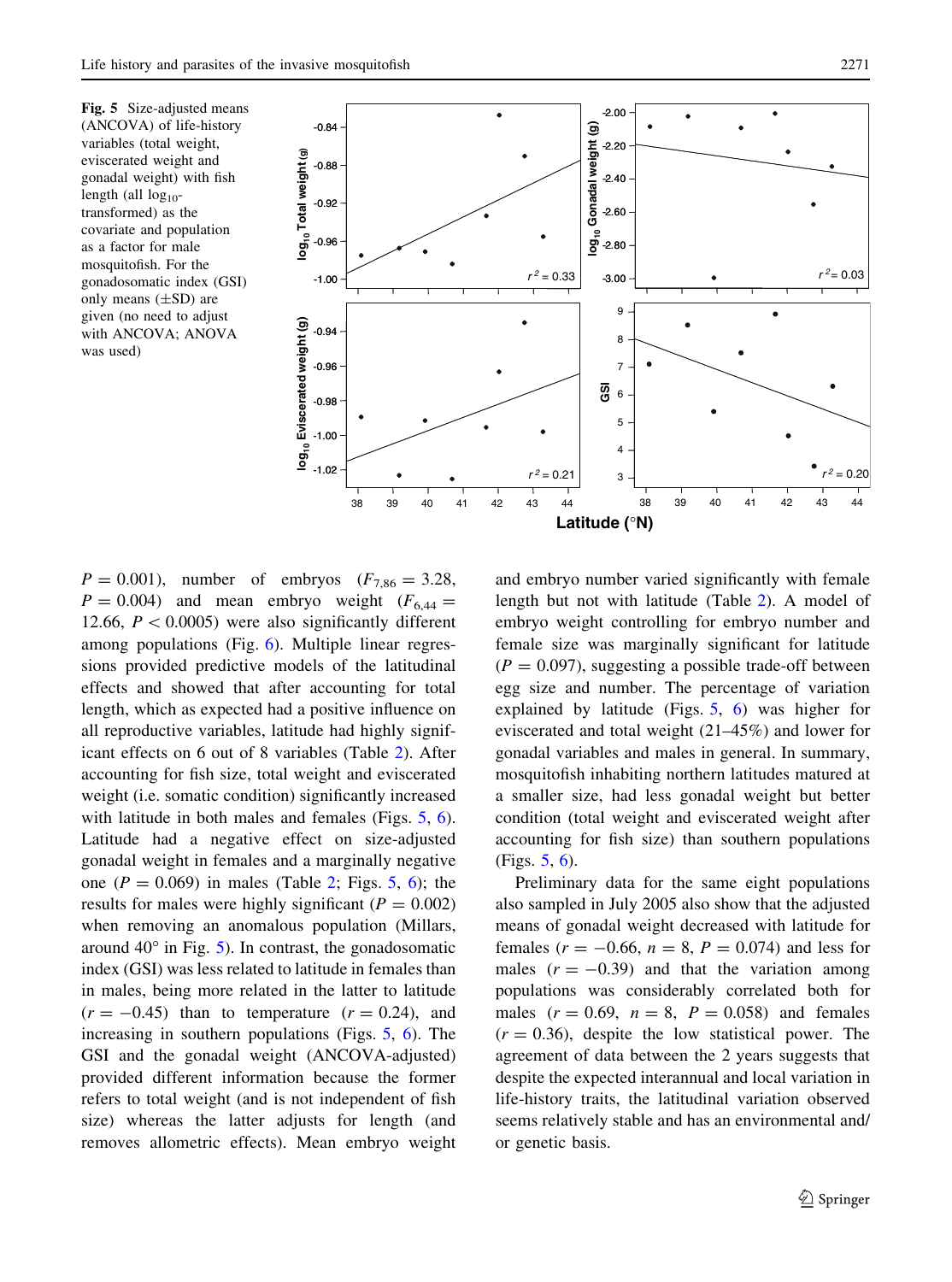<span id="page-7-0"></span>Fig. 6 Size-adjusted means (ANCOVA) of life-history variables (total weight, eviscerated weight, gonadal weight, embryo weight, and embryo number) with fish length  $(log_{10}$ -transformed) as the covariate and population as factor for female mosquitofish. For gonadosomatic index (GSI) only means (±SD) are given (no need to adjust with ANCOVA; ANOVA was used)



Table 2 Multiple linear regressions of reproductive variables with total length and latitude as independent variables for female and male mosquitofish

| Dependent variable | Intercept    | Total length            | Latitude             | Adjusted $R^2$ | n   |
|--------------------|--------------|-------------------------|----------------------|----------------|-----|
| Females            |              |                         |                      |                |     |
| Total weight       | $-6.380***$  | $3.493***$              | $0.017***$           | 0.976          | 296 |
| Eviscerated weight | $-5.640***$  | $3.045***$              | $0.012***$           | 0.988          | 110 |
| Gonadal weight     | $-13.355***$ | $9.666***$              | $-0.075*$            | 0.875          | 111 |
| Embryo number      | $-7.323***$  | $6.277***$              | $-0.028$             | 0.839          | 95  |
| Mean embryo weight | $-0.004$     | $8.7 \times 10^{-5}$ ** | $9.3 \times 10^{-5}$ | 0.212          | 52  |
| Males              |              |                         |                      |                |     |
| Total weight       | $-5.557***$  | $2.663***$              | $0.024***$           | 0.806          | 249 |
| Eviscerated weight | $-5.605***$  | $3.058***$              | $0.009**$            | 0.923          | 93  |
| Gonadal weight     | 0.017        | $-0.001***$             | $-0.001*$            | 0.158          | 93  |

All variables were  $log_{10}$ -transformed except embryo weight, latitude and the gonadal weight-total length relationship of males. Weight variables in grams, length in millimetres, and latitude in degrees (\*  $P \le 0.05$ , \*\*  $P \le 0.01$ , \*\*\*  $P \le 0.001$ )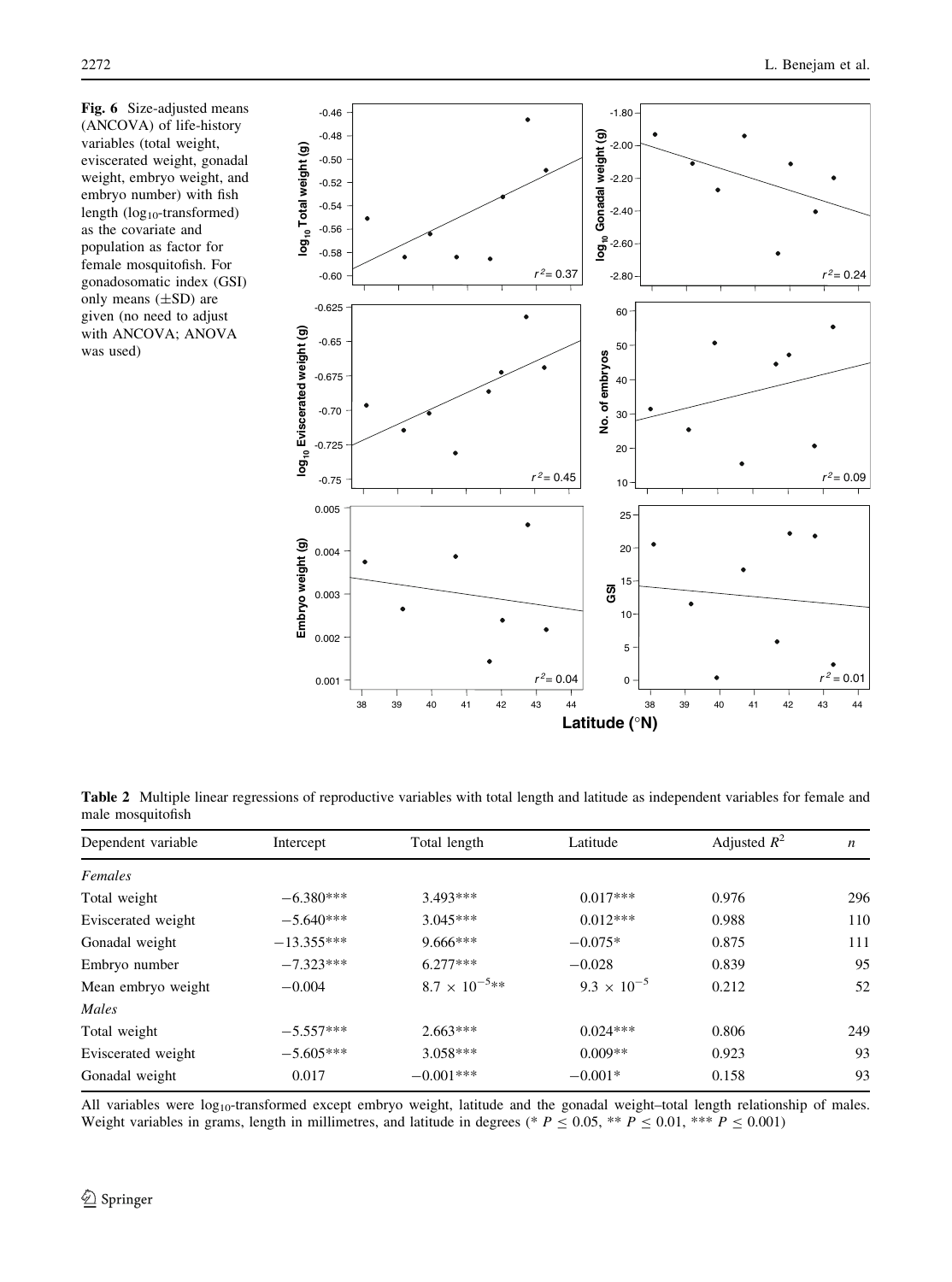### <span id="page-8-0"></span>Parasites

All parasites identified were larvae of pleurocercoid cestodes belonging to the order Pseudophyllidea; further taxonomic precision was not possible due to the lack of adult cestodes. We did not find any other parasite taxa, despite thorough dissection of 929 fish. In our study, parasite prevalence ranged from 0 to 26.7% (median 10%) and varied significantly with the latitude of the population ( $r_S = -0.847$ ,  $n = 8$ ,  $P = 0.008$ ) rather than with temperature ( $r<sub>S</sub> =$  $-0.663$ ,  $n = 8$ ,  $P = 0.073$ ), and there was greater prevalence in southern latitudes (Fig. [2](#page-4-0)). In addition to latitude (GEE, Wald test,  $\chi^2 = 14.5$ ,  $df = 1$ ,  $P < 0.0005$ ), there was also a positive effect of total length  $(P = 0.036)$  on parasite prevalence, and a marginal effect of sex  $(P = 0.043)$ , with higher prevalence in males. Although prevalence was greater in summer, its seasonal variation was not statistically significant.

The presence of parasites negatively influenced the eviscerated weight–length relationship for males (ANCOVA:  $F_{1,124} = 11.34, P = 0.001$ ) but not significantly for females (ANCOVA:  $F_{1,173} = 2.72$ ,  $P = 0.101$ ) (Fig. 7). The adjusted mean of eviscerated weight (controlling for length with ANCOVA) indicated that males without parasites (adjusted mean  $= -0.970$ ) were 5.6% heavier (i.e. in better condition) than males with parasites (adjusted mean  $= -1.024$ ). The number of parasites infecting a fish also had a significant influence on the eviscerated weight of mosquitofish after accounting for the significant effect of fish length (ANCOVA:  $F_{1,200} = 4.24, P = 0.041$ . Populations with higher prevalence also had a higher average number of parasites per fish ( $r_S = 0.88$ ,  $n = 8$ ,  $P = 0.004$ ).

## Discussion

# Latitudinal variation of mosquitofish life history

Mosquitofish seemed more abundant (CPUE) in southern populations, where they allocated more energy to reproduction (GSI and gonadal weight after accounting for fish size) and less to condition (size-adjusted total weight and eviscerated weight), than in northern populations. In general, temperature and photoperiod are the main factors controlling the



Fig. 7 Effect of parasite presence on the relationship of eviscerated weight with total length (both log-transformed) in male (top) and female (bottom) mosquitofish

reproduction of teleosts inhabiting the temperate zone (Haynes and Cashner [1995](#page-11-0); Koya and Kamiya [2000](#page-11-0)). Koya and Kamiya [\(2000](#page-11-0)) experimentally demonstrated that the onset of reproduction in mosquitofish (G. affinis) is induced by a rise in temperature (vitellogenesis starts at ca.  $14^{\circ}$ C) and the end of reproduction is triggered by a shortening of day length (shorter than 12.5 h). In G. affinis, gonadal growth and GSI also increased with increasing temperatures (Vondracek et al. [1988;](#page-12-0) Koya and Kamiya [2000\)](#page-11-0). The southern populations had better environmental conditions for reproduction and survival (high temperature and long photoperiod) and were thus more abundant. The negative effects of latitude on reproductive investment have also been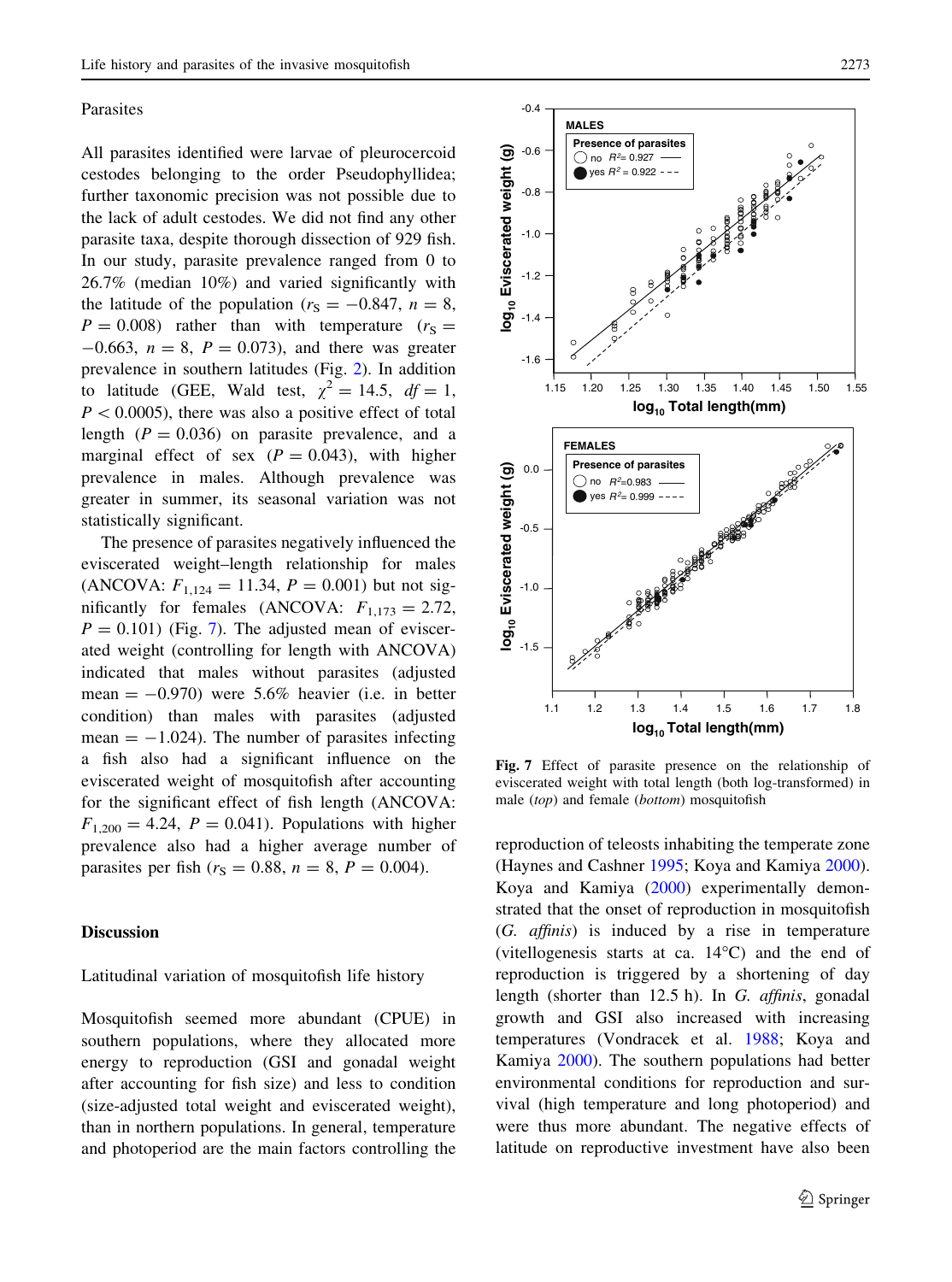shown in several fish species. In perch (Perca fluviatilis), eelpout (Zoarces viviparus) and cod (Gadus morhua) reproductive investment decreased with increasing latitude (Pörtner et al.  $2001$ ; Heibo et al. [2005\)](#page-11-0). The fecundity of Arctic char (Salvelinus alpinus) also declined with increasing latitude, possibly because of restricted growth opportunities (Power et al. [2005](#page-11-0)). Similarly to our findings, largemouth bass (Micropterus salmoides) at lower latitudes also invested more energy in growth in length and reproduction but less in fat reserves (Garvey and Marschall [2003\)](#page-10-0).

As in *G. affinis* (Belk and Houston [2002\)](#page-10-0), there was no significant relationship between mean size of G. holbrooki and latitude. Northern individuals, however, matured smaller on average (lower  $L_{50}$ ). The size-at-maturity range (16.9–21.3 mm in males, 14.1–25.1 mm in females) was similar to previous studies (e.g. Fernández-Delgado and Rossomanno [1997;](#page-10-0) Stockwell and Weeks [1999](#page-12-0)). The smaller sizeat-maturity at northern latitudes might be an adaptation to the shorter breeding and growing season. Vondracek et al. [\(1988](#page-12-0)) experimentally demonstrated that female G. affinis at higher temperatures reproduced at an earlier age but larger sizes, so that fecundity was higher. Stockwell and Weeks ([1999\)](#page-12-0) also observed increased size-at-maturity of introduced G. affinis with increasing temperature in thermal springs in Nevada. Guppies and many other fishes grow faster and mature at larger sizes but younger ages in more favourable environments (Reznick [1990\)](#page-11-0). Age and size at maturity are pivotal in life history theory because fitness is generally more sensitive to changes in these traits than to changes in any other (Stearns [1992\)](#page-12-0).

In contrast to size-at-maturity, offspring number and offspring size varied among populations but showed neither a clear pattern nor a trade-off with latitude or temperature. Trendall ([1982\)](#page-12-0) also reported the lack of a trade-off between fecundity and embryo weight in G. holbrooki (referred to as G. affinis) introduced to Australia. Similarly, Stockwell and Weeks [\(1999](#page-12-0)) demonstrated the rapid evolution in G. affinis of size-at-maturity and fat content but not offspring size.

Although temperature appears to be the most important factor causing latitudinal clines in lifehistory traits, particularly for freshwater organisms (L'Abée-Lund et al. [1989](#page-11-0); Blanck and Lamouroux [2007\)](#page-10-0), many factors covary with latitude and, in addition to temperature, southern mosquitofish populations also have different photoperiods and possibly different resource availability (but probably similar predation pressure). Comprehensive field studies and experiments have demonstrated that Trinidadian guppies (Poecilia reticulata) from low predation sites have large age- and size-at-maturity, and produce smaller litters of larger offspring than guppies from high predation sites (Reznick and Endler [1982](#page-11-0); Reznick et al. [1996a,](#page-11-0) [b\)](#page-11-0). However, other factors such as resource availability have been recently been shown to covary and interact with predation pressure (Reznick et al. [2001](#page-11-0), [2002\)](#page-11-0). The final mechanism of selection on guppy life-histories influenced by predation and resource availability is differential mortality rate (Reznick et al. [1996a\)](#page-11-0). Given the negative relationship found between mosquitofish CPUE and latitude and how the latter strongly limits mosquitofish invasion of Europe, it is likely that mortality rates are also dependent on latitude and are driving the life history variation that we observed. Further studies, however, are needed to confirm these patterns and disentangle the underlying mechanisms.

# Parasites

Parasites sometimes mediate the success of invasive species, either because introduced species bring alien parasite species with them, because they lose their native parasite species during introductions, i.e. the enemy release hypothesis, or through other less known mechanisms (Torchin et al. [2003](#page-12-0); Prenter et al. [2004](#page-11-0)). Despite thorough dissection of 929 mosquitofish, we only found a single taxon (cestode larvae), although we were limited to identifying these parasites at the order level (Pseudophyllidea). Compared to previous studies, this is a poor parasite community with low parasite richness. For example, Dove ([2000\)](#page-10-0), confirming the enemy release hypothesis for G. holbrooki, found 11 parasite species of a variety of taxa in Australia and noted that 50 parasite species have been recorded from G. holbrooki in its native area (eastern USA). More data are needed to test the enemy release hypothesis in European mosquitofish but our preliminary results provide some credit to it. Concerning complex life-cycle parasites, the local absence of all the potential hosts for the cycle is usually the main reason given to explain the lack of parasites. Interestingly, we did not find generalist local parasite species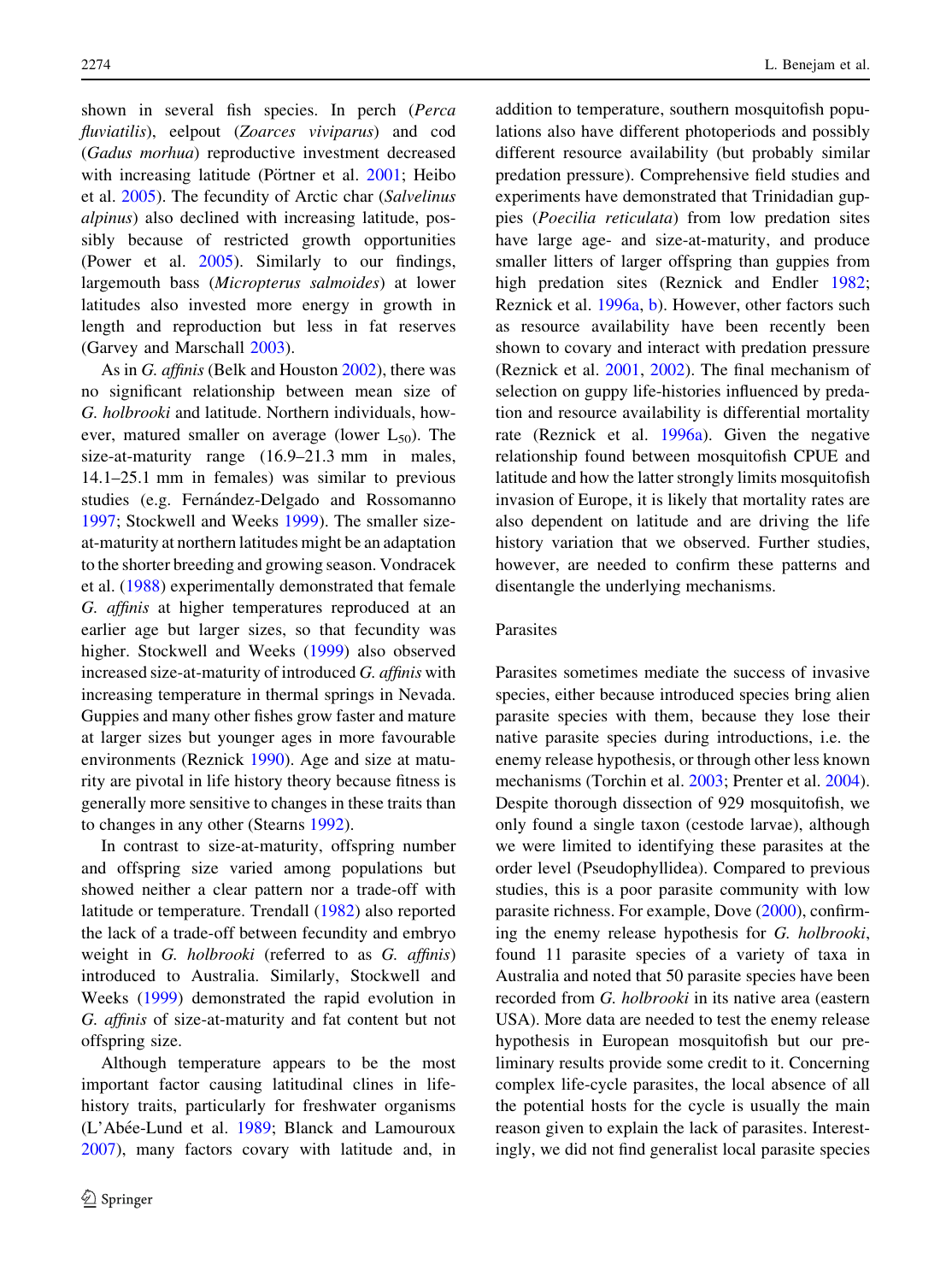<span id="page-10-0"></span>with complex life-cycles such as digenean metacercariae or native parasite species with direct life-cycles such as monogeneans. The absence of metacercariae of local digenean parasites may be due to several nonmutually exclusive reasons, whereas monogeneans may have not been introduced with the mosquitofish and, because of their usually strict specificity, new species have not been captured by G. holbrooki. Although prevalence was greater in summer, its seasonal variation was not statistically significant; however, we only studied two populations during three seasons. Studies on spatial and temporal variation of cestodes in fish have shown that growth and development in the fish hosts exhibit a seasonal pattern (Granath and Esch [1983](#page-11-0); Nie and Kennedy [1992\)](#page-11-0).

We found that the presence and number of parasites negatively influenced the eviscerated weight–length relationship for males but not for females (Fig. [7](#page-8-0)). Parasite prevalence in males of another well-studied poeciliid (Poecilia reticulata) has been shown to affect sexual selection by females (Kennedy et al. [1987](#page-11-0)). Although we did not find higher parasite prevalence in females as in Britton and Moser (1982), we found a significant increase of prevalence with fish size and female mosquitofish are much larger than males. In light of our results, we may hypothesize that parasite could have a selective pressure on males.

Overall, our study confirms the interest of latitudinal studies of invasive species (Huey et al. [2000](#page-11-0); Gotelli and Arnett 2000), particularly given current scenarios of accelerated climate change. This knowledge is of enormous importance to understand the invasive potential of mosquitofish worldwide.

Acknowledgments This study was financially supported by the Government of Catalonia (AIRE 2003 and Catalan Government Distinction Award for university research 2004 to EGB) and the Spanish Ministry of Education (REN2003- 00477 and CGL2006-11652-C02-01/BOS). LB and CA held doctoral fellowships from the University of Girona and the Spanish Ministry of Education (FPU AP 2002-2006), respectively. The manuscript benefited from very helpful comments of several anonymous reviewers.

## References

- Agresti A (2002) Categorical data analysis. Wiley, Hoboken
- Alcaraz C, García-Berthou E (2007) Life history variation of invasive mosquitofish (Gambusia holbrooki) along a salinity gradient. Biol Conserv 139:83–92. doi[:10.1016/](http://dx.doi.org/10.1016/j.biocon.2007.06.006) [j.biocon.2007.06.006](http://dx.doi.org/10.1016/j.biocon.2007.06.006)
- Alcaraz C, Bisazza A, García-Berthou E (2008) Salinity mediates the competitive interactions between invasive mosquitofish and an endangered fish. Oecologia 155:205– 213. doi:[10.1007/s00442-007-0899-4](http://dx.doi.org/10.1007/s00442-007-0899-4)
- Belk MC, Houston DD (2002) Bergmann's rule in ectotherms: a test using freshwater fishes. Am Nat 160:803–808. doi: [10.1086/343880](http://dx.doi.org/10.1086/343880)
- Blanc G (1997) L'introduction des agents pathogènes dans les écosystèmes aquatiques: aspects théoriques et réalités. Bull Fr Peche Piscicult 344/345:489–513. doi[:10.1051/](http://dx.doi.org/10.1051/kmae:1997043) [kmae:1997043](http://dx.doi.org/10.1051/kmae:1997043)
- Blanck A, Lamouroux N (2007) Large-scale intraspecific variation in life-history traits of European freshwater fish. J Biogeogr 34:862–875. doi[:10.1111/j.1365-2699.2006.](http://dx.doi.org/10.1111/j.1365-2699.2006.01654.x) [01654.x](http://dx.doi.org/10.1111/j.1365-2699.2006.01654.x)
- Britton RH, Moser ME (1982) Size specific predation by herons and its effect on the sex-ratio of natural populations of the mosquito fish Gambusia affinis Baird and Girard. Oecologia 53:146–151. doi[:10.1007/BF00545657](http://dx.doi.org/10.1007/BF00545657)
- Brown-Peterson N, Peterson MS (1990) Comparative life history of female mosquitofish, Gambusia affinis, in tidal freshwater and oligohaline habitats. Environ Biol Fishes 27:33–41. doi[:10.1007/BF00004902](http://dx.doi.org/10.1007/BF00004902)
- Chipps SR, Wahl DH (2004) Development and evaluation of a western mosquitofish bioenergetics model. Trans Am Fish Soc 133:1150–1162. doi:[10.1577/T03-118.1](http://dx.doi.org/10.1577/T03-118.1)
- Courtenay WR Jr, Meffe GK (1989) Small fishes in strange places: a review of introduced poeciliids. In: Meffe GK, Snelson FF Jr (eds) Ecology and evolution of livebearing fishes (Poeciliidae). Prentice Hall, Englewood Cliffs, pp 319–331
- Dove ADM (2000) Richness patterns in the parasite communities of exotic poeciliid fishes. Parasitology 120:609– 623. doi:[10.1017/S0031182099005958](http://dx.doi.org/10.1017/S0031182099005958)
- Fernández-Delgado C, Rossomanno S (1997) Reproductive biology of the mosquitofish in a permanent natural lagoon in south-west Spain: two tactics for one species. J Fish Biol 51:80–92. doi:[10.1111/j.1095-8649.1997.tb02515.x](http://dx.doi.org/10.1111/j.1095-8649.1997.tb02515.x)
- Fleming IA, Gross MR (1990) Latitudinal clines: a trade-off between egg number and size in Pacific salmon. Ecology 71:1–11. doi:[10.2307/1940241](http://dx.doi.org/10.2307/1940241)
- Font I (1983) Atlas climático de España. Instituto Nacional de Meteorología, Madrid
- García-Berthou E  $(2001)$  On the misuse of residuals in ecology: testing regression residuals vs. the analysis of covariance. J Anim Ecol 70:708–711. doi[:10.1046/j.1365-](http://dx.doi.org/10.1046/j.1365-2656.2001.00524.x) [2656.2001.00524.x](http://dx.doi.org/10.1046/j.1365-2656.2001.00524.x)
- García-Berthou E, Moreno-Amich R (1993) Multivariate analysis of covariance in morphometric studies of the reproductive cycle. Can J Fish Aquat Sci 50:1394–1399
- García-Berthou E, Alcaraz C, Pou-Rovira Q, Zamora L, Coenders G, Feo C (2005) Introduction pathways and establishment rates of invasive aquatic species in Europe. Can J Fish Aquat Sci 62:453–463. doi:[10.1139/f05-017](http://dx.doi.org/10.1139/f05-017)
- Garvey JE, Marschall EA (2003) Understanding latitudinal trends in fish body size through models of optimal seasonal energy allocation. Can J Fish Aquat Sci 60:938–948. doi[:10.1139/f03-083](http://dx.doi.org/10.1139/f03-083)
- Gotelli NJ, Arnett AE (2000) Biogeographic effects of red fire ant invasion. Ecol Lett 3:257–261. doi[:10.1046/j.1461-](http://dx.doi.org/10.1046/j.1461-0248.2000.00138.x) [0248.2000.00138.x](http://dx.doi.org/10.1046/j.1461-0248.2000.00138.x)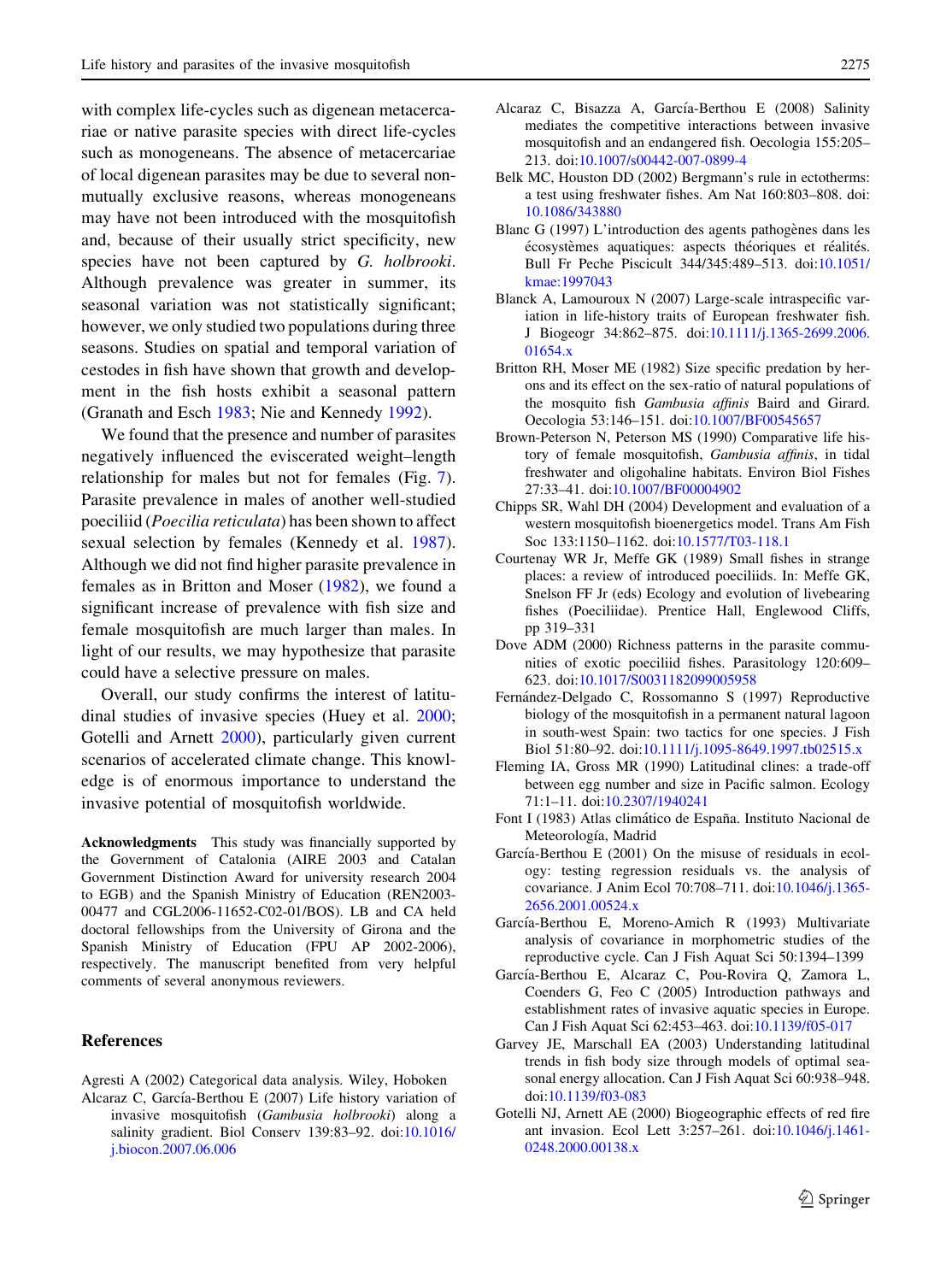- <span id="page-11-0"></span>Granath WO Jr, Esch GW (1983) Temperature and other factors that regulate the composition and infrapopulation densities of Bothriocephalus acheilognathi (Cestoda) in Gambusia affinis (Pisces). J Parasitol 69:1116–1124. doi: [10.2307/3280874](http://dx.doi.org/10.2307/3280874)
- Hamer AJ, Lane SJ, Mahony MJ (2002) The role of introduced mosquitofish (Gambusia holbrooki) in excluding the native green and golden bell frog (Litoria aurea) from original habitats in south-eastern Australia. Oecologia 132:445–452. doi:[10.1007/s00442-002-0968-7](http://dx.doi.org/10.1007/s00442-002-0968-7)
- Hawkins BA, Field R, Cornell HV, Currie DJ, Guégan JF, Kaufman DM et al (2003) Energy, water, and broad-scale geographic patterns of species richness. Ecology 84:3105– 3117. doi:[10.1890/03-8006](http://dx.doi.org/10.1890/03-8006)
- Haynes JL (1995) Standardized classification of poeciliid development for life-history studies. Copeia 1995:147– 154. doi:[10.2307/1446809](http://dx.doi.org/10.2307/1446809)
- Haynes JL, Cashner RC (1995) Life-history and populationdynamics of the western mosquitofish: a comparison of natural and introduced populations. J Fish Biol 46:1026– 1041. doi:[10.1111/j.1095-8649.1995.tb01407.x](http://dx.doi.org/10.1111/j.1095-8649.1995.tb01407.x)
- Heibo E, Magnhagen C, Vøllestad LA (2005) Latitudinal variation in life-history traits in Eurasian perch. Ecology 86:3377–3386. doi:[10.1890/04-1620](http://dx.doi.org/10.1890/04-1620)
- Huey RB, Gilchrist GW, Carlson ML, Berrigan D, Serra L (2000) Rapid evolution of a geographic cline in size in an introduced fly. Science 287:308–309. doi[:10.1126/](http://dx.doi.org/10.1126/science.287.5451.308) [science.287.5451.308](http://dx.doi.org/10.1126/science.287.5451.308)
- Hurlbert SH, Zedler J, Fairbanks D (1972) Ecosystem alteration by mosquitofish (Gambusia affinis) predation. Science 175:639–641. doi:[10.1126/science.175.4022.639](http://dx.doi.org/10.1126/science.175.4022.639)
- Johnston TA, Leggett WC (2002) Maternal and environmental gradients in the egg size of an iteroparous fish. Ecology 83:1777–1791. doi:[10.1890/0012-9658\(2002\)083\[1777:](http://dx.doi.org/10.1890/0012-9658(2002)083[1777:MAEGIT]2.0.CO;2) [MAEGIT\]2.0.CO;2](http://dx.doi.org/10.1890/0012-9658(2002)083[1777:MAEGIT]2.0.CO;2)
- Kats LB, Ferrer RP (2003) Alien predators and amphibian declines: review of two decades of science and the transition to conservation. Divers Distrib 9:99–110. doi: [10.1046/j.1472-4642.2003.00013.x](http://dx.doi.org/10.1046/j.1472-4642.2003.00013.x)
- Kennedy CEJ, Endler JA, Poynton SL, McMinn H (1987) Parasite load predicts mate choice in guppies. Behav Ecol Sociobiol 21:291–295. doi:[10.1007/BF00299966](http://dx.doi.org/10.1007/BF00299966)
- Koya Y, Kamiya E (2000) Environmental regulation of annual reproductive cycle in the mosquitofish, Gambusia affinis. J Exp Zool 286:204–211. doi:10.1002/(SICI)1097-010X (20000201)286:2<204::AID-JEZ12>3.0.CO;2-G
- Krumholz LA (1948) Reproduction in the western mosquitofish, Gambusia affinis affinis (Baird & Girard), and its use in mosquito control. Ecol Monogr 18:1–43. doi[:10.2307/](http://dx.doi.org/10.2307/1948627) [1948627](http://dx.doi.org/10.2307/1948627)
- L'Abe´e-Lund JH, Jonsson B, Jensen AJ, Saettem LM, Heggberget TG, Johnsen BO et al (1989) Latitudinal variation in life-history characteristics of sea-run migrant brown trout Salmo trutta. J Anim Ecol 58:525–542. doi: [10.2307/4846](http://dx.doi.org/10.2307/4846)
- Mills MD, Rader RB, Belk MC (2004) Complex interactions between native and invasive fish: the simultaneous effects of multiple negative interactions. Oecologia 141:713–721. doi[:10.1007/s00442-004-1695-z](http://dx.doi.org/10.1007/s00442-004-1695-z)
- Nie P, Kennedy CR (1992) Populations of Bothriocephalus claviceps (Goeze) (Cestoda) in the European eel, Anguilla

anguilla (L.), in three localities in Southwest England. J Fish Biol 41:521–531. doi[:10.1111/j.1095-8649.1992.](http://dx.doi.org/10.1111/j.1095-8649.1992.tb02680.x) [tb02680.x](http://dx.doi.org/10.1111/j.1095-8649.1992.tb02680.x)

- Pérez-Bote JL, López MT (2005) Life-history pattern of the introduced eastern mosquitofish, Gambusia holbrooki (Baird & Girard, 1854), in a Mediterranean-type river: the River Guadiana (SW Iberian Peninsula). Ital J Zool (Modena) 72:241–248
- Pörtner HO, Berdal B, Blust R, Brix O, Colosimo A, De Wachter B et al (2001) Climate induced temperature effects on growth performance, fecundity and recruitment in marine fish: developing a hypothesis for cause and effect relationships in Atlantic cod (Gadus morhua) and common eelpout (Zoarces viviparus). Cont Shelf Res 21:1975–1997. doi[:10.1016/S0278-4343\(01\)00038-3](http://dx.doi.org/10.1016/S0278-4343(01)00038-3)
- Power M, Dempson JB, Reist JD, Schwarz CJ, Power G (2005) Latitudinal variation in fecundity among Arctic charr populations in eastern North America. J Fish Biol 67:255– 273. doi:[10.1111/j.0022-1112.2005.00734.x](http://dx.doi.org/10.1111/j.0022-1112.2005.00734.x)
- Prenter J, MacNeil C, Dick JTA, Dunn AM (2004) Roles of parasites in animal invasions. Trends Ecol Evol 19:385– 390. doi:[10.1016/j.tree.2004.05.002](http://dx.doi.org/10.1016/j.tree.2004.05.002)
- Reznick D (1981) ''Grandfather effects'': the genetics of interpopulation differences in offspring size in the mosquito fish. Evol Int J Org Evol 35:941–953. doi[:10.2307/](http://dx.doi.org/10.2307/2407865) [2407865](http://dx.doi.org/10.2307/2407865)
- Reznick DN (1990) Plasticity in age and size at maturity in male guppies (Poecilia reticulata)—an experimental evaluation of alternative models of development. J Evol Biol 3:185– 203. doi[:10.1046/j.1420-9101.1990.3030185.x](http://dx.doi.org/10.1046/j.1420-9101.1990.3030185.x)
- Reznick D, Endler JA (1982) The impact of predation on life history evolution in Trinidadian guppies (Poecilia reticulata). Evol Int J Org Evol 36:160–177. doi[:10.2307/](http://dx.doi.org/10.2307/2407978) [2407978](http://dx.doi.org/10.2307/2407978)
- Reznick DN, Butler MJ, Rodd FH, Ross P (1996a) Life-history evolution in guppies (Poecilia reticulata). 6. Differential mortality as a mechanism for natural selection. Evol Int J Org Evol 50:1651–1660. doi:[10.2307/2410901](http://dx.doi.org/10.2307/2410901)
- Reznick DN, Rodd FH, Cardenas M (1996b) Life-history evolution in guppies (Poecilia reticulata: Poeciliidae). IV. Parallelism in life-history phenotypes. Am Nat 147:319– 338. doi:[10.1086/285854](http://dx.doi.org/10.1086/285854)
- Reznick D, Butler MJ, Rodd H (2001) Life-history evolution in guppies. VII. The comparative ecology of high- and lowpredation environments. Am Nat 157:126–140. doi: [10.1086/318627](http://dx.doi.org/10.1086/318627)
- Reznick D, Bryant MJ, Bashey F  $(2002)$  r- and K-selection revisited: the role of population regulation in life-history evolution. Ecology 83:1509–1520. doi[:10.1890%2F0012-](http://dx.doi.org/10.1890%2F0012-9658(2002)083%5B1509%3ARAKSRT%5D2.0.CO%3B2) [9658\(2002\)083%5B1509%3ARAKSRT%5D2.0.CO%3B2](http://dx.doi.org/10.1890%2F0012-9658(2002)083%5B1509%3ARAKSRT%5D2.0.CO%3B2)
- Reznick D, Schultz E, Morey S, Roff D (2006) On the virtue of being the first born: the influence of date of birth on fitness in the mosquitofish, Gambusia affinis. Oikos 114:135– 147. doi:[10.1111/j.2006.0030-1299.14446.x](http://dx.doi.org/10.1111/j.2006.0030-1299.14446.x)
- Rincón PA, Correas AM, Morcillo F, Risueño P, Lobón-Cerviá J (2002) Interaction between the introduced eastern mosquitofish and two autochthonous Spanish toothcarps. J Fish Biol 61:1560–1585. doi[:10.1111/j.1095-8649.2002.](http://dx.doi.org/10.1111/j.1095-8649.2002.tb02498.x) [tb02498.x](http://dx.doi.org/10.1111/j.1095-8649.2002.tb02498.x)
- Roessig JM, Woodley CM, Cech JJ, Hansen LJ (2004) Effects of global climate change on marine and estuarine fishes and